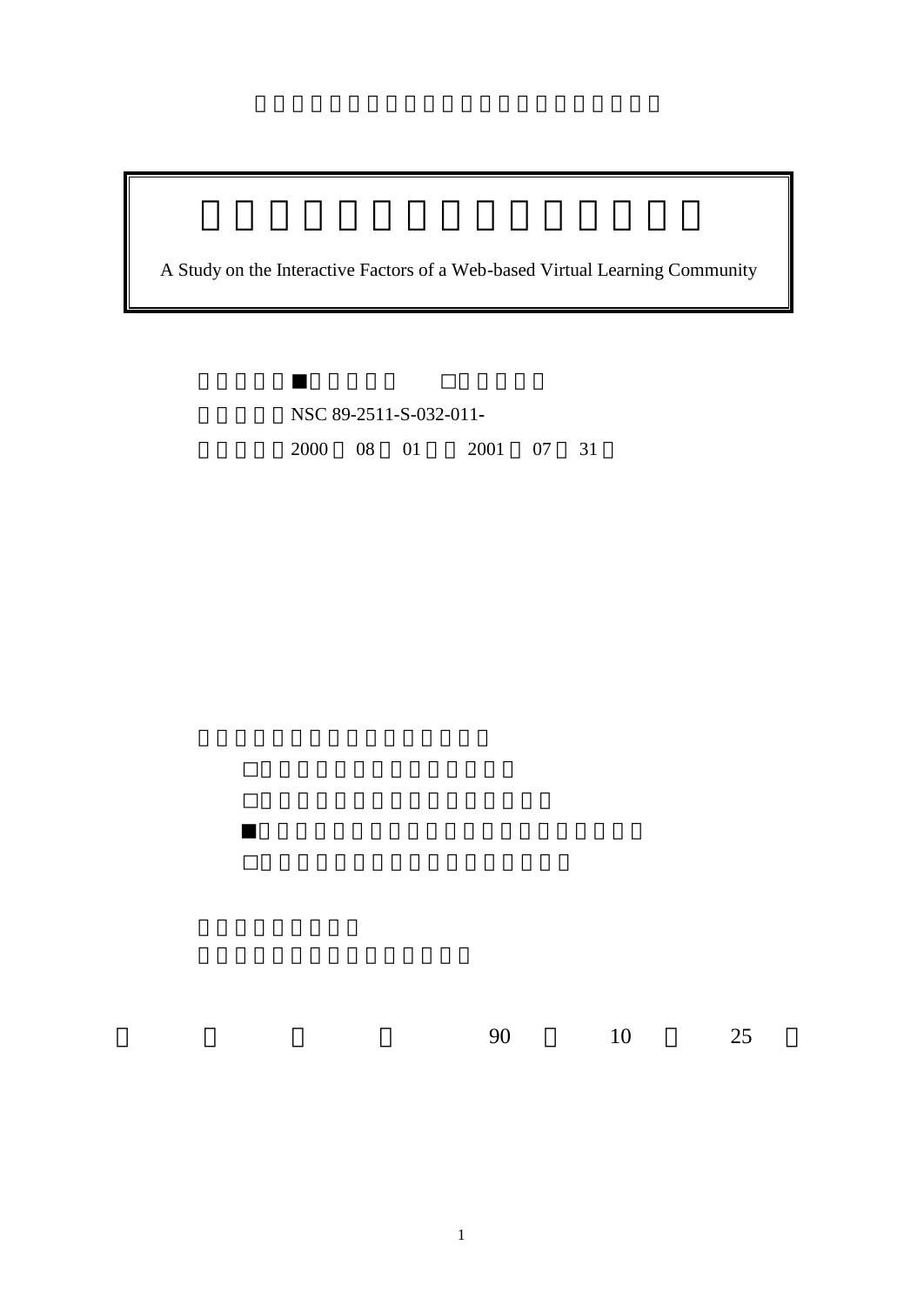# A Study on the Interactive Factors of a Web-based Virtual Learning Community 計畫編號:NSC 89-2511-S-032-011

2000 08 01 2001 07 31

jih@mail.tku.edu.tw

*The illiterate of the 21st century will not be those who cannot read and write, but those who cannot learn, unlearn, and relearn.* 

**Abstract**

Learning is an active process and should call into play our fully imaginative and creative capabilities so that subject itself becomes a delight to participants of any virtual learning community. The "K-12 Gas Station" plays a critical role in the efforts of building up a technology-based learning environment. Based upon learning community rationale, precise suggestions on the revision of the website were made by the researchers. To transform the "bulletin board" oriented web site into a "learning community" oriented virtual center, the remodeling builds up new community-support features. Finally, the researchers proclaim further suggestions for implementation strategies

讓本研究的預期貢獻--建置一個理想的虛擬

**Keywords**: Virtual Learning Community, Interactive Factors, Primary Education

# **The Virtual Learning Resource Center**

 $M$  instry of Equation in Taiwan. If we are going  $\frac{1}{2}$  movide teachers and n Bringing rich learning environment to students in grades K-12 is a high priority for the Ministry of Education in Taiwan. If we are going to bring quality e-learning materials to all students, produce technology literate citizens, and meet the national education goal to be first in the world in academic achievement, we must provide teachers and pupils with rich content for all subject matters in grades K-12. To reach certain apex-level goal, the Ministry of Education has to deal with the major problems of low availability of computer hardware, insufficient courseware and incompetent humanware.

> Educators in Taiwan have invested in the technology of internet-based classrooms in years. The Ministry of Education at Taiwan has granted 25 million US dollars for courseware and at least one billion US dollars for island-wide wired campus infrastructure at 1997- 2000 fiscal years. Over 250 teachers and principles from eighty elementary and middle schools, representing twenty-five executive districts, selected to serve as Change Agents of the "K-12 Gas Station"  $\binom{[1]}{4}$ virtual Learning Resources Center at http://content.edu.tw). Their major tasks are to design, produce, and implement web-based courseware on the "Learning Resources Center Project." All Change Agents met every other month during the school year to discuss issues. They share ideas, results, and frustrations via the e-mail and TANET. The project was overseen by a nine-professor steering committee and managed by a leadership team of seven government officers.

The overarching goal of this project was to make a quality as well as quantity oriented learning environment for K-12 schools in Taiwan. However, the actual effectiveness or impact of such diligence is now generally considered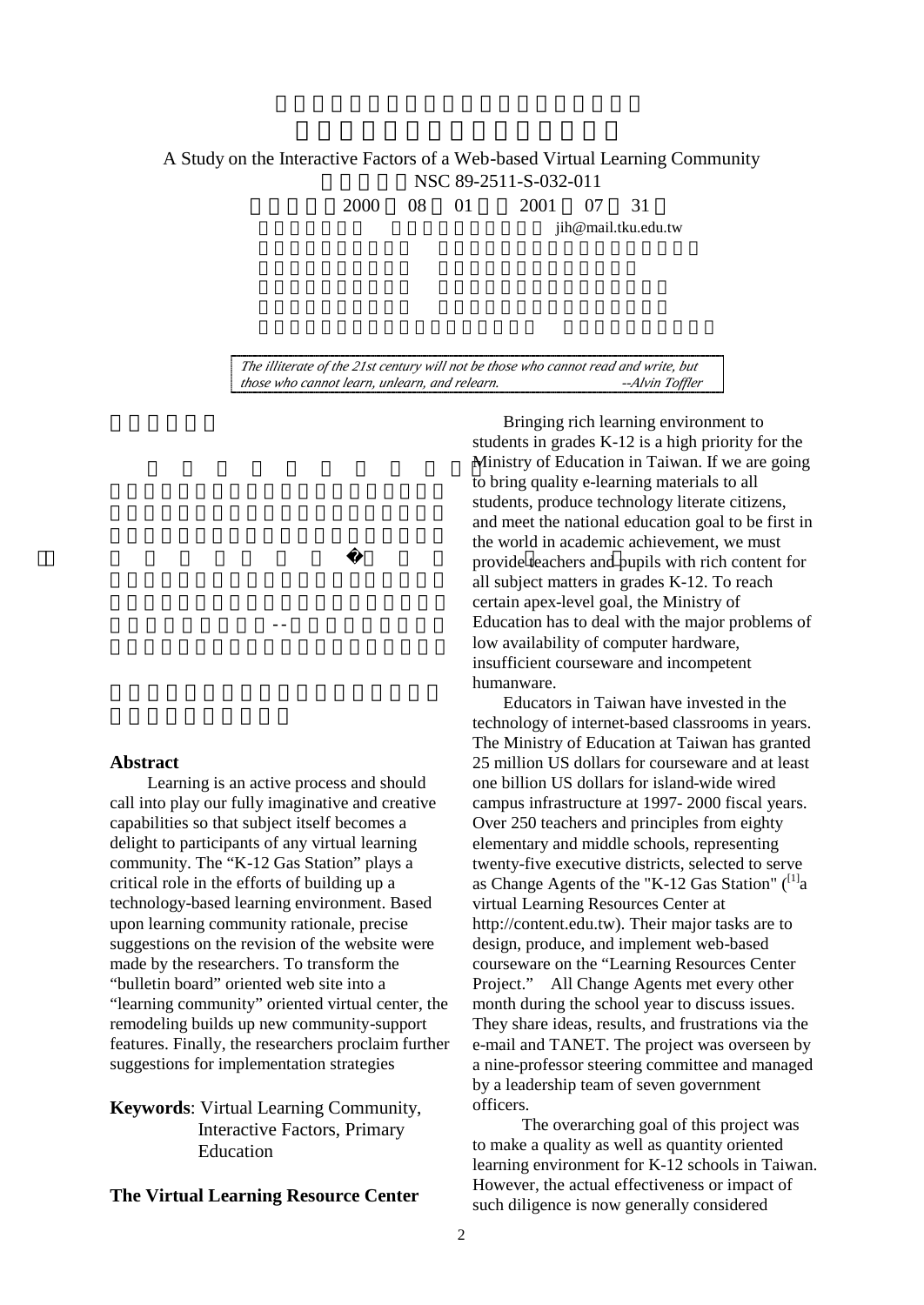### **Action Evaluation of the Center**

All participants function as reflective practitioners together, reflecting and examining the goals, values and activities. These interactions are done continuously during the project. The researcher serves as one counselor and engages in the project from the beginning, articulating and negotiating their goals, their values, and their proposed action plans.

Information used to write this paper was collected from the following sources: (a) Review of documents: The researcher reviewed each school's proposal as well as the evaluation result for each; (b) Semi-structured focus-group interviews: These interviews conducted by the researcher at the sites. Each interview lasted approximately two hours. In some cases, follow-up phone calls and e-mail were made to gather additional information; (c) Informal observations: The researcher made short, informal observations trainees participating in training activities of workshop and training programs; (d) Peer-evaluation questionnaires: The questionnaire collected island-wide responses of 119 teachers concerning their instructional practices with computers, barriers of computer usage, needs for computer-based resources, educational background, and computer as well as curriculum in-service training; (e) e-mail communication and web-forum; and (f) the self-reflections of the researcher as a member of the steering committee.

Besides these, Formal meetings and informal discussions with the MOE staffs play a critical role of this action evaluation. These meetings and discussions were held between Feb. 2000 and Dec. 2000 and covered aspects of website planning. After all the site visits were completed, researchers conducted several meetings with MOE staffs to discuss the research findings and to propose a revision suggestion based upon requirements of a learning community.

# **Research Findings**

Data from communications and interviews with participants strongly suggested that the whole project should make a sharp turn. Discussion among these change agents covered the important issues of vision, quality of web site, learnability of courseware and capabilities of teachers. The primary results described below

are reported in terms of four aspects of the project because the researcher feels that an exhaustive evaluation report is beyond the scope of this manuscript. The following are some major points emerging from this research  $(^{[3]}$ Jih, 2001):

#### Vague Vision

The vision of the virtual Learning Resources center is far way from the crystal clear visibility. The education administrators, the computing education professionals and teachers as primary users brought different vision and expectations into the change agent team. At the first year, 'just put anything on the web' become the major misconception of the learning resources center. The reason why they treat it that way was that none of the change agent has ever had experience on web before. Unfortunately, the ambiguity lasted for three years. Until today, they still try to figure out the major goal of the project.

### Wimp Website

A teacher views their professional responsibility as a process of continual, reflective inquiry and the exchange of ideas with their peers leading to the development of a shared community base. They value various opportunities to share their expertise with other teachers beyond the classroom or the school. Partnerships with community members, collaborations with colleagues, and engagement with and any educational activities do expand teachers' understanding of teaching practice in ways that are sometimes unavailable in school. Therefore, more availability of learning community access should be provided in order to encourage teachers' opportunities in terms of professional development.

Nevertheless, the K-12 Gas Station with a WIMP (windows, icon, menu, and pointing device) interface is a 'wimp' system. On the one hand, the de-centralized infrastructure of the web servers is quite manpower demanding. On the other hand, the simplified features and structures (For instance, there is no database server for users to share their work) of web site could not meet the needs of 'sharing' information for virtual communities.

#### Incompetent Involvement

Although it cost a huge amount of budget, however the result terms out not so appealing. Several key persons of the Change Agents stated that they feel incapable about their involvement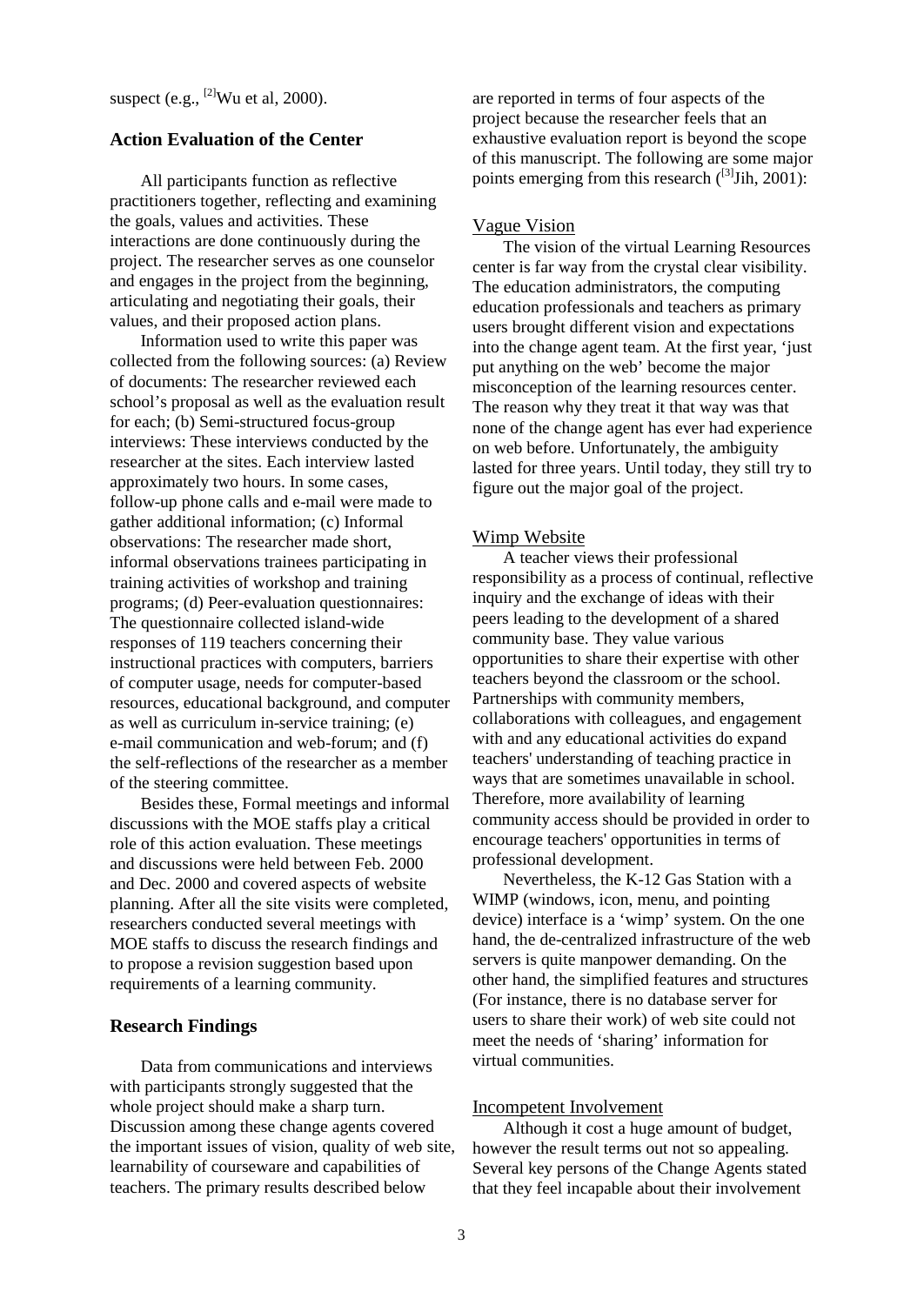in the project and that the whole project is "just waste of time and money." Why? Well, because, they never have been designed or produced any web-courseware before this national project taking off. Some change agents considered themselves as "digitizers" – who specializes in scanning photos and/or digitizes video clips. Some of them even could not find one single subject matter teachers in their schools. Anyone who can make (or locate somebody else do) better image processing works become the superstar of the whole group. Nevertheless, none of them is familiar with or heard the instructional design or systemic development of courseware.

Teachers, as well as administrators, parents, and community professionals, have a vital role to play in educational reform of K-12 in Taiwan. They need the following professional development supports: need a transformation model rather than a transmission model, need pedagogical strategies, need appropriate infrastructure and computer resources and need to model strategies, give guidance and feedback, allow for revision  $(^{[4]}$ Krajcik, 2000). However, certain support is absent from teacher training programs and the national project.

Only few teachers might integrate the e-materials into their teaching and learning processes. Yet, K-12 teachers have had few opportunities either to increase their domain content background or to have many of the handy learning materials that have been shown to improve student interest and achievement in all area of subjects. Researchers and practitioners proclaimed that, for technology innovation to occur, teachers must feel that they are a part of the reform. However, the major role of teacher should and must be a user of the learning environment, not a one-man team developer.

#### Rare Resources

The leading characters in any gas station should be the gasoline itself. Consequently, rich learning resources in terms of raw materials, lesson plans, teaching guides, worksheets, activity books, references, and cooperative projects should be provided on the K-12 Gas Station. However, the major characters on the station are scanned pages or reprint pages of textbooks along with teaching guides and published materials available for each teacher. The real needs for learning resources is under development.

# Educational administrators have too often placed computers in each school and teacher's classroom with innocent expectation that technology would and should emerge into classroom activities. However, the truth is teachers always didn't ask for computers nor internet and would not or should not have any specific plans for using those current or future technologies. Fewer than one fifth subjects (20.2%) reported having using computers in their own classrooms. Over one third (37.0%) subjects view computers as a "Game station." Approximately one half (47.1%) subjects rank computers as a major factor for short-sight of pupils.

#### Compact Curricula

One non-technology problem is scheduling. Over one forth (28.6%) subjects proclaimed that the compact curriculum is a crucial barrier for computer usage. Elementary teachers have many different subjects to cover and so many pupils to teach and guide. It is beyond all reason for most teachers to integrate computer technology into daily school works.

# Inconvenient Instrument

The availability of computer is far from satisfaction in Taiwan's classrooms. Among those 119 subjects, 47 persons (39.5%) and 59 teachers (49.6%) complaint that there is no computer nor projector in their classrooms. Moreover, computers and internet often break down. Therefore, the difficult accession to technology becomes a major excuse for teachers not using computers into their teaching practices.

# **Conclusion, Suggestions and Future Work**

Learning is an active process and should call into play our fully imaginative and creative capabilities so that subject itself becomes a delight to learners of all ages. It is only when we make explicit use of new natures of learning technology that the "new" learning media would add multiple value to human learning of any subject.

No web site is perfect, but some get closer. The remodeling of the website is an in-time reaction to the findings of an action evaluation  $\binom{[6]}{\text{Jih}}$ , Lee, & Wu, 2001). To solve major problems of current "K-12 Gas Station", the researchers have made complete and precise suggestions on the revision of the website in terms of hardware, platform, courseware, and

#### Misjudged Needs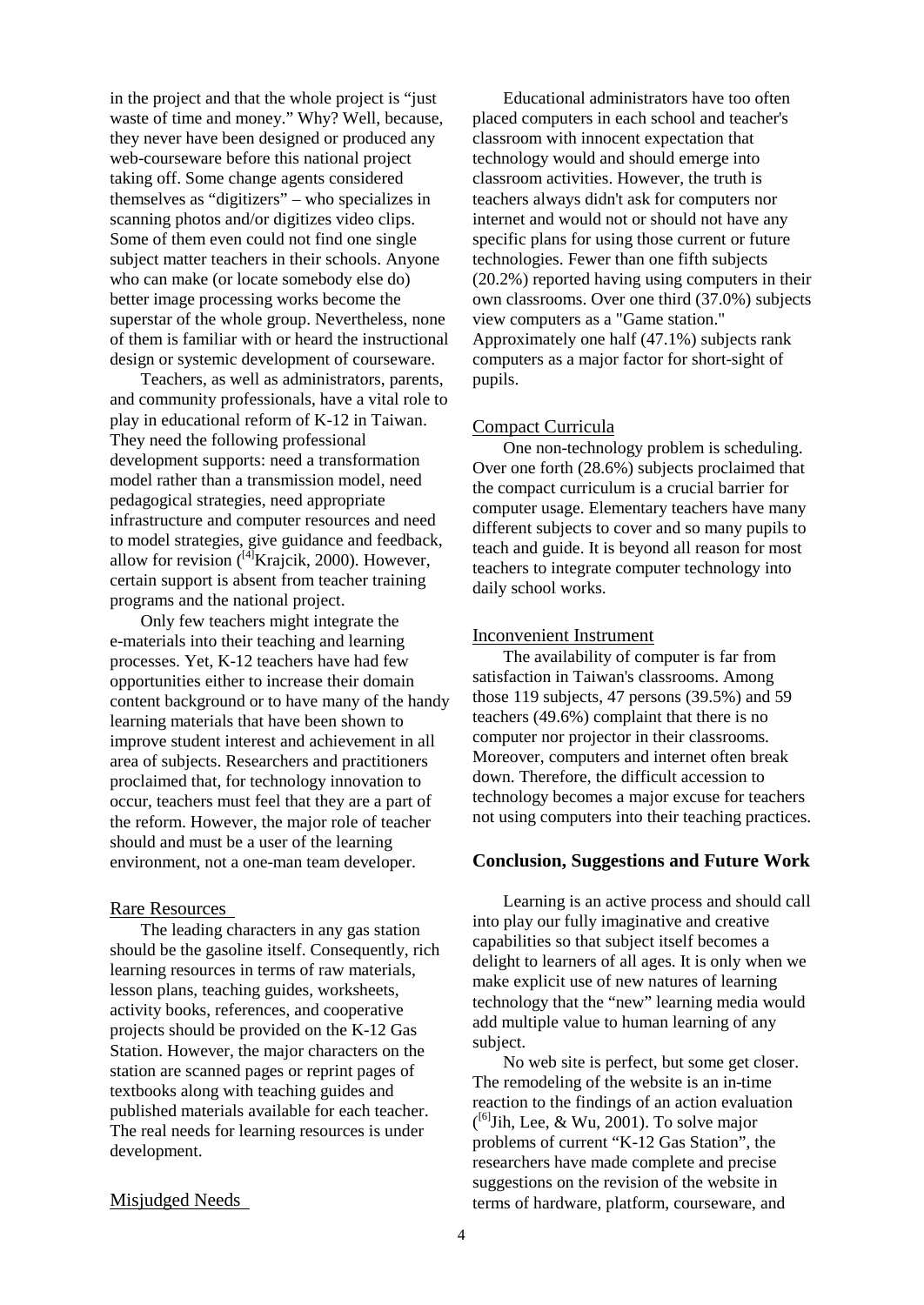humanware according to the 'learning community' perspectives  $\left(\begin{array}{c} \begin{array}{c} \begin{array}{c} \end{array} \\ \end{array} \right)$  Greeno, Smith, & Moore, 1995; <sup>[7]</sup> Kearsley, 2000).

# Hardware aspect

- I To put computers and projection devices into regular (not computer) classrooms. To actually let computers 'walk into' each classroom and become learning accompanies for teachers as well as students and/or parents.
- I To make policy supporting the access of computers.
- ² To adopt virtual server idea for replacing local 'real' server at each local center.

# Courseware aspect

- I To re-build a Website focusing on community-support features, such as, resources and information sharing mechanisms, challenge activity platforms, database servers and etc.
- I To demand instructional design and development in courseware production.
- I To stop the change agent project.
- ² To start an eCourseware Contest and use a quality-oriented criteria.

### Humanware aspect

- I To provide with goal-oriented and quality request training program for in-service teachers
- I To focus on technology-learning activity integration training.

## Learning community aspect

- $\hat{I}$  A teacher could participate in a learning community is vital for his/ or her professional development. The K-12 Gas Station should start a variety of real-world interest groups or clubs to encourage the individual interaction of continuing enhancement of teaching strategies, exploration of innovative technology use collaboratively and individually, and construction of ownership in the group.
- I The real-world interactive group forms the cornerstone of the learning community via the K-12 Gas Station in the cyber space.

A comprehensive reform of the structure and function of the web-based learning resources center, ways of e-course design and development, and the teacher training programs is underway  $\binom{[8]}{[8]}$ Krajcik, 2000).

Teachers, administrators, parents, and community professionals, have a vital role to play in educational reform. They need the

following supports: need a transformation model rather than a transmission model, need pedagogical strategies, need appropriate infrastructure and computer resources and need to model strategies, give guidance and feedback, allow for revision (Krajcik, 2000). It is only when we make explicit use of new natures of learning technology that the new media would add multiple value to human learning of any subject. Many challenges to effective design remain in quality rich learning environments  $(17)$ Jonassen, 2000). We look forward to the fruitful results of the follow-up reform.

*The real voyage of discovery consists not in seeking new landscapes, but in having new eyes. –Marcel Proust*

#### **Acknowledgements**

The research described in this paper was performed for a research grant funded by the National Science Council to Jih. The researcher is grateful to thank the Change Agent teachers of twenty-two Elementary Schools for their participation and cooperation with this study. Special thanks to Dr. C. C. Chen, Mr. C. F. Liou, Ms. S. M. Han, Ms. Y. C. Lin, Ms. S. C. Chang, Ms. S. C. Wu and Dr. C. S. Chang, for their theoretical and empirical ideas in the initial efforts to launch this research. For comments on a previous version of this manuscript, special thanks foes to Ms. S. C. Wu. For assistance in running the research, the researcher thanks Ms. S. C. Wu, Ms. Y. T. Chu, and Ms. S. F. Chang, the promising graduate students with the Educational Technology, Tamkang University.

#### **References**

- [1] Ministry of Education (2000). The Learning Resources Center on the Web. URL: Http://content.edu.tw.
- [2] Wu, T. S. et al. (2000). Efforts beyond the computer classroom (You zi xun jiao yu ji chu jian she ji hua kuo da nei xu fang an tan qi). Panel Discussion on the Impact of Networks on Campus, Proceedings of the 2000 Taiwan Area Network Conference, pp.4-1~4-16, Tainan, Taiwan. (Http://www.ncku.edu.tw/TANET2000.)
- [3] Jih, H. C. (2001/06). *A Rich Learning Environment is yet to come: An Action Evaluation on a National eLearning Project for Elementary Education in Taiwan*. 2001 ED-MEDIA Conference, Association for the Advancement of Computing in Education. Tempere, Finland. June 22-28, 2001.
- [4] Krajcik, J. S. (2000). Advantages and challenges of using the World Wide Web to fosters sustained science inquiry in Middle and High school classrooms. Keynote speech at the *Symposium on the Effects of the Internet on Education* (pp.23-32). October 10~16, Taiwan Normal University, Taipei, Taiwan.
- [5] Jih, H. J., Lin, Y. J., & Wu, S. S. (2001). *Bridging Individual Experiences to Organizational Knowledge: The Remodeling of a National Learning Resources Center*. WebNet 2001 Conference, Association for the Advancement of Computing in Education. Orlando, Flprida, USA. October 23-27, 2001.
- [6] Greeno, J. G., Smith, D. R., & Moore, J. L. (1995). Transfer of situated learning. In D. Detterman & R. Sternberg (Eds). Transfer on Trial: Intelligence,